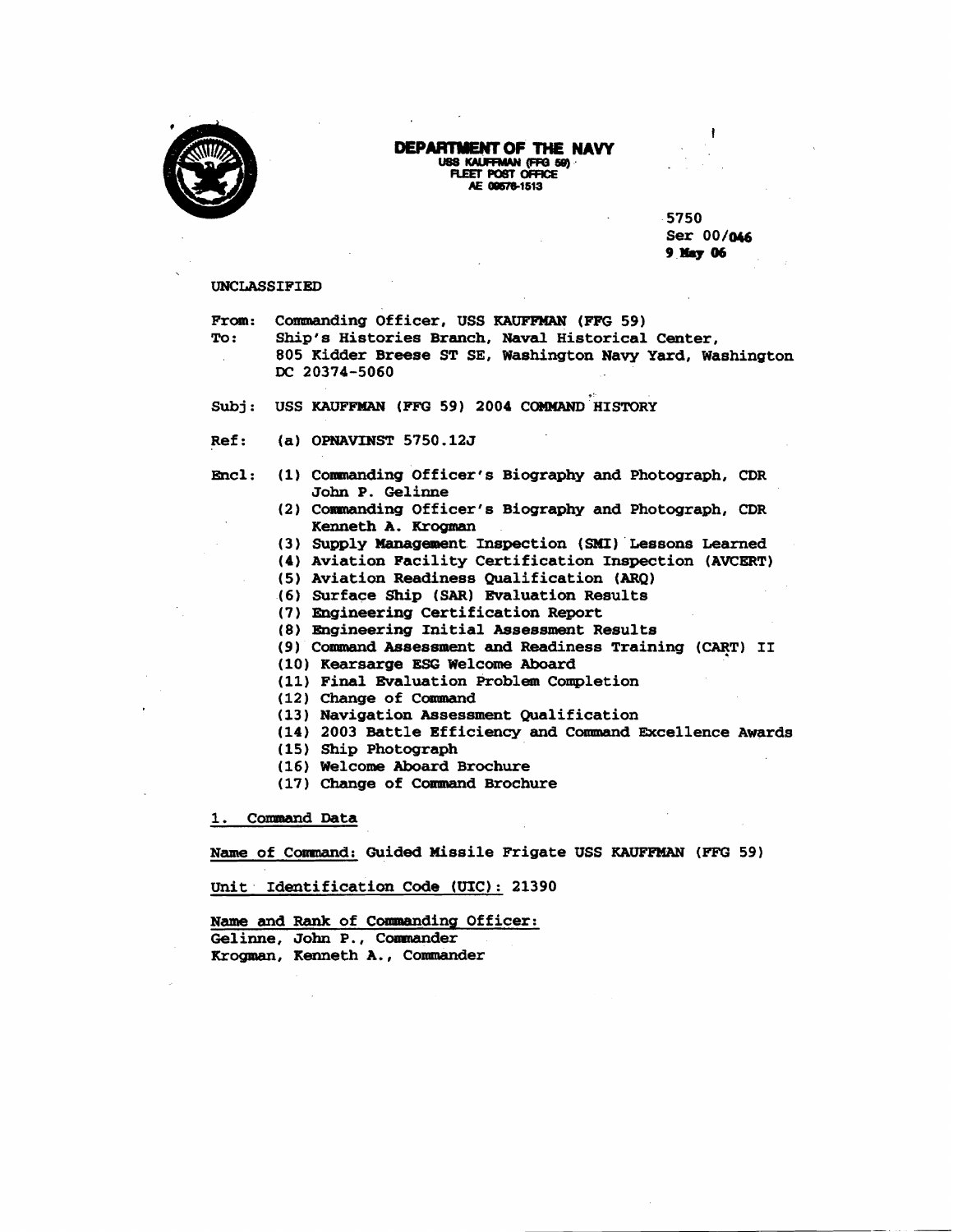**Date Assumed Command: CDR Gelinne: 01 January 2004 CDR Krograan: 31 Auguat 2004** 

**Permanent Location. She is homeported at Norfolk Naval Base, Norfolk, VA.** 

**Organizational Structure. From 01 January 2004 to. 21 May 2004, KAIFFMAN waa assigned to Harry S. Truman Battle Group with**  Commander Destroyer Squadron Two-Six as her Immediate Superior in Command (ISIC). As of 21 May 2004, KAUFFMAN is assigned to **Kearearge Expeditionary Strike Group. Carmwrnder Amphibious Squadron Eight is her ISIC.** 

**<u>Number of Personnel Assigned:</u><br>Officers: 23 Enlisted: 222 Chief Petty Officers: 17 Officers: 23 Enlisted: 222** 

**Command Point of Contact:** 

**LTJG** 

 $N$ avigator

 $\sim 0.12$ **IN THE GARDED ALASK WILL** 

2. Commander's Assessment:

Equipped with gun systems, the latest in Anti-Submarine Warfare **(ASW)** equipment, and the capability to carry two LAMPS Mk III **helicopters,** ICWFFWW **has the capabil1,tiea and propulsion system to respond rapidly and effectively to eugport our Nation's Maritime strategy.** 

**3. Chronology and Narrative:** 

- **(a) 17 December 2003 to 04 January 2004. Holiday leave period.**
- (b) 05 January 2004 to 09 January 2004. Supply Management **Inspection of 5-3 Division. During thls inspection, each and every part of the Supply Departmeat was looked at in fine detail. Each division, not including Disbursing, was diseected, analyzed and studied in order to identify deficiencies so that a detailed report could be delivered to the Comnanding Officer. Significant areas looked at include: Sales divisions**

 $\overline{\mathbf{a}}$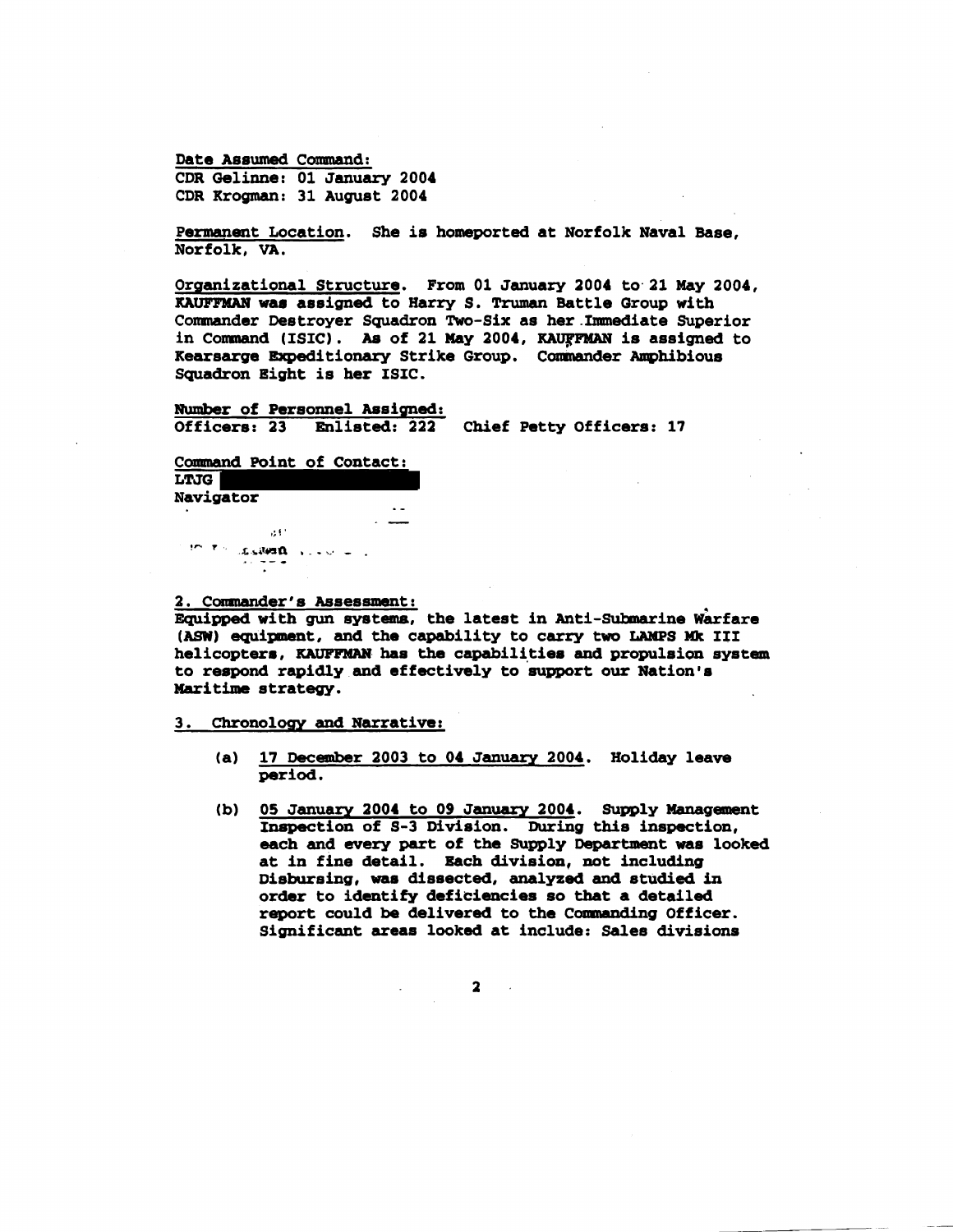**and the barbershop. Record keeping including the ability to maintain accurate accountability is a key element in ensuring the divisions are maintaining solvent operations. Retail Operations scored an overall 91 percent.** 

- **(c) 12 January 2004 to 16 January 2004. Initial Assessment (Inport Norfolk,VA). Initial Assessment (IA) is an assessment by Afloat Training Group Atlantic (ATGLANT) to see where a ship stands in watchstanding capabilities an8 her ability to handle casualties in the engineering plant. KAUFFMAN received an above average score in material conditipn. The Main Space Fire Drill was assessed as not effective. 10 out of 14 programs were assessed as effective** and **4 out of 14 programs were assessed as partially effective. KAUPFMAN was allowed to continue progressing towards her Underway Demonstration.**
- **(d) 22 January 2004 to 23 January 2004. Comand Assessment of Readiness and Training I1 (CART 11). CART I1 is a comprehensive asseasanent of KAUFFMAN's ability to properly train her warfare areas. KAUFFMAN received a training level I11 in Air Warfare, FSO-M,** SUW **and USW; training level IV in Camunications, Electronic Warfare, MOB-D and MOB-S;** and **training level** V **in Intelligence and MOB-N.**
- **(e) 11 February 2004 to 12 February 2004. Armmitioh onload, ,Naval Weagona Station, Yorktown, Virginia.**
- **(f) 17 February 2004 to 20 February 2004. Underway Independent (Vacapes). ATGLANT riders were onboard to evaluate engineering and seamanship.**
- **(g) 23 February 2004 to 27 February 2004. Underway Independent (Vacages). On 25 Febxuary Anti-Suharine Warfare exercises observed by AMtANT are conducted;**  KAUFFMAN **receives an overall grade of 95 percent.**
- (h) 27 February 2004. **KAUFFMAN** notified that she received **the following Conaaand Ekcellence awards for her performance in 2003: Engineering/Survivability Excellence Award; Command, Control, Communications and** Information Warfare Excellence Award; Supply Management **Excellence Award and the TYCOM Safety Award.**

 $3<sup>1</sup>$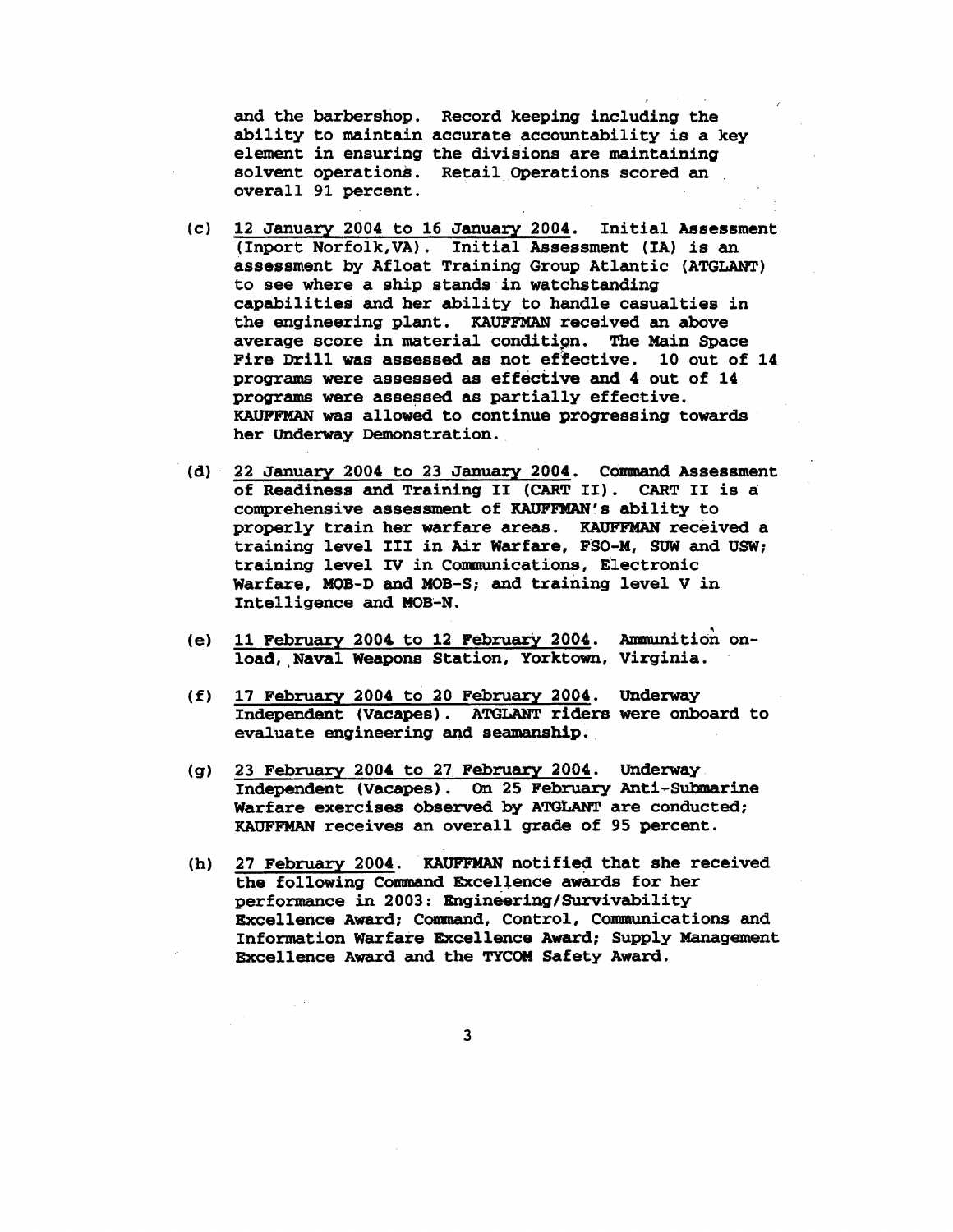- **08 March 2004 to 10 March 2004. Underway Independent**   $(i)$ **(Vacagea). AWLANT riders were onboard again to**  evaluate engineering and seamanship. **KAUFFMAN rsuccessfully completed a crew proficiency navigation assessment and was authorized for unrestricted navigation operations.**
- **09 March 2004. Burial at Sea ceremony conducted. The cremains of Arthur Helton, UN Official; Donald W. Layton, USW, Ret.; Arthur C. Kyle, USN, Ret.; Richard**  A, **Dickson, USN, Ret and Melvin M. Mutchler, USAF, Ret. were committed to the sea.**
- 15 March 2004 to 17 March 2004. Underway Independent  $(k)$ **(Vacapes). Conducted tow/be-towed evolutions with USS MONTEREX on 16 March.**
- $(1)$ **22 March 2004 to 26 March 2004. Underway Independent (Vacapes)** .
- **05 April 2004 to 26 April 2004. Underway for Harry S.**   $(m)$ Truman **Group Sail 2004.**
- $(n)$ **06 April 2004. KAUErFMAN completed its underway demonstration with an above average adjective grade for operations and material readiness-and is certiiied for unrestricted engineering operations an8 intermediate training.**
- **07 April 2004 to 08 April 2004. KAUFFMAN completed its Final Evaluation Problem, receiving a training level I in MOB-N, MOB-S and** *SUW* **while receiving training level I1 in all other warfare areas.**
- **29 April 2004; VBSS Phase I1 conducted.**   $(p)$
- **03 May 2004 to 07 May 2004. ATFP Phase 11 conducted.**   $\mathbf{q}$
- 10 May 2001 to 04 June 2004. Continued Maintenance  $(r)$ **Availability. HF whip antenna platforms, engineering**  escape trunk safety nets and KAUFFMAN's Zodiac all **overhauled.**
- **17 May 2004 to 21 May 2004.** ATFP **Phase I11 conducted.**
- **21 May 2004. Tactical control of KAUFFMAN shifts from Harry S. Truman Carrier Strike Group to Kearsarge**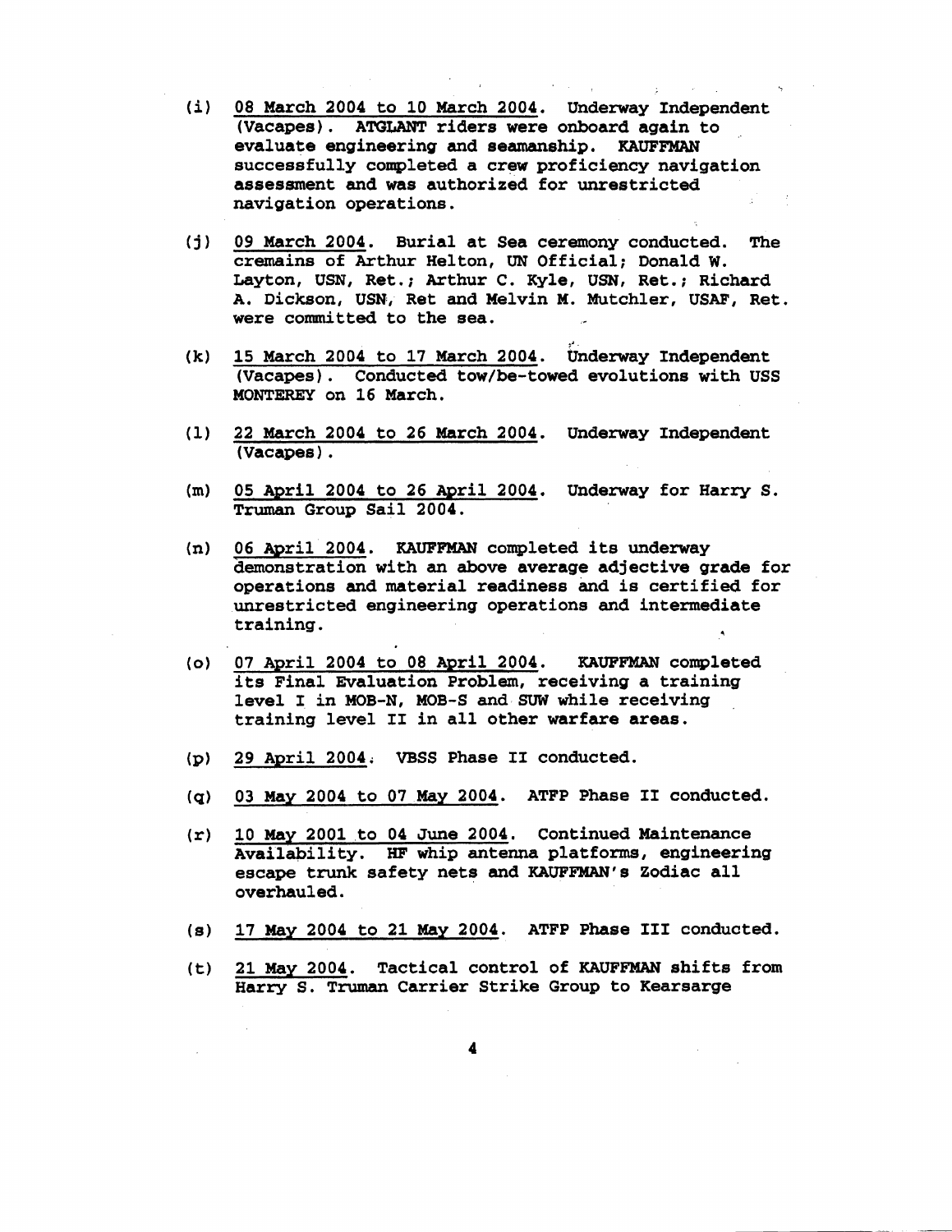**Expeditionary Strike Group. New KAUFFMAN** ISIC **is COMPHIBRON 8.** 

- **(u) 07 June 2004 to 25 June 2004.** CORTRAMID **2004. KAUFFMAN hosts three separate groups of 3/C Midshipen. The KAUFFMAN Midshipmen take home the** CORTRAMID **Cup three weeks in.a row during the** CORTRAMID **picnic. The**  CORTRAMID **Cup is awarded to the ship that distinguishes herself in a multi-ship athletic competition, events included: Volleyball, basketball, softball and a relay race.**
- (v) 08 June 2004 to 09 June 2004. Underway ISO CORTRAMID **2004.**
- **(w) 15 June 2004 to 16 June 2004. Underway** IS0 CORTRAMID **2004.**
- **(XI 22 June 2004 to 23 June 2004. Underway** IS0 CORTRAMID **2004.**
- **(y) 28 June 2004 to 30 June 2004. Underway Independent, enroute to Eastport, ME.**
- **(z) 30 June 2004 to 04 July 2004. port visit to Eastport, Maine.**
- (aa) 05 July 2004 to 07 July 2004. Underway Independent, **enroute to Norfolk, VA.**
- **(hb) 09 July 2004. Underway fSO Friends and Family Cruise (Vacapes).**
- **(CC) 15 July 2004 to 22 September 2004. The Decoy Launching Systean (DLS) Mk 53** (NULKA) **was installed, greatly enhancing KAUFFNAN's ability to defend against modern radar-guided anti-ship missiles.**
- **(dd) 23 August 2004 to 31 August 2004. Underway** IS0 **Kearsarge Expeditionary Strike Group Type Conaaander mhibious Training (Vacapes and Onslow Bay)** .
- (ee) 31 August 2004. Change of Command. CDR Kenneth A. **Krogman relieved CDR John P. Gelinne as Conmanding**  Officer **of KAUFFMAN.**

5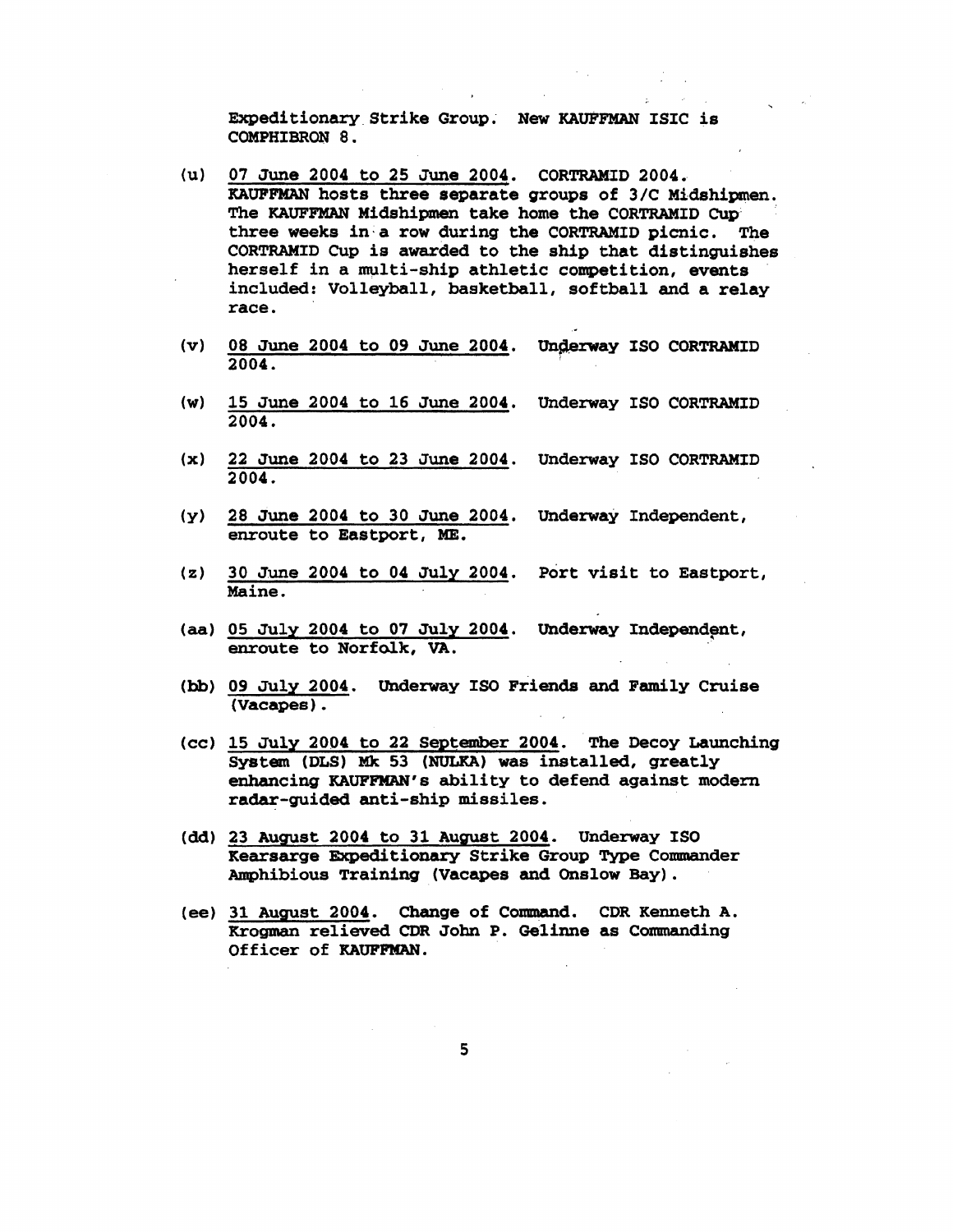- **30 September 2004. Final Evaluation Problem conducted by COMPHIBRON 8, This evaluation, assisted by the Afloat Training Group Atlantic, represents the culmination of Maintenance and Unit Level Training Phases and groves** *KAUFPMW1s* **ability to conduct multiple simultaneous combat missions, support functions in an integrated environment, and survive complex casualty control situations under stressful situations. KAUFF'MAN achieved an overall score of xxx.**
- **(gg) 25 October 2004 to 27 October 2004. Underway IS0 Kearsarge ESG Grougsail (Vacapes).** \*
- (hh) 1 November 2004 to 3 November 2004. Search and Rescue (SAR) Evaluation Phase I conducted. The first of two (SAR) Evaluation Phase I conducted. phases, this event evaluates KAUFFMAN's two SAR **swimmers through various practical performance tests during night and day operations.**
- **(ii) 2 November 2004. Aviation Assist Visit (AAV).**
- **(jj) 12 November 2004. Search and Rescue (SAR) Evaluation**  Phase II satisfactorily completed, certifying **KAUFFMAN's two SAR swimmers.**
- **(kk) 15 November 2004 to 23 November 2004. Underway IS0 COMPHIBRON 8 26- MEU Integrated Training (Cherry Point Og Area).**
- **(11) 6 December 2004 to 10 December 2004. Fleet Information**  Warfare Center (FIWC) conducted Computer Network **Defense training in conjunction with KAUFPMAN's Automated Data Processing personnel.**
- (rmn) **6 December 2004 to 8 December 2004. Aviation Facility Certification Inspection (AVCERT) conogleted, certifying**  KAUFFMAN's flight deck and facilities for all future **air operations during this biannual inspection.**
- $(\text{nn})$  14 December 2004. **KAUFFMAN** completed Aviation **Readiness Qualification (ARQ).**
- **(00) 14 December 2004 to 15 Decenber 2004. Conducted Small Boat Attack Bxercise(Gu1f Anchorage, Norfolk).**